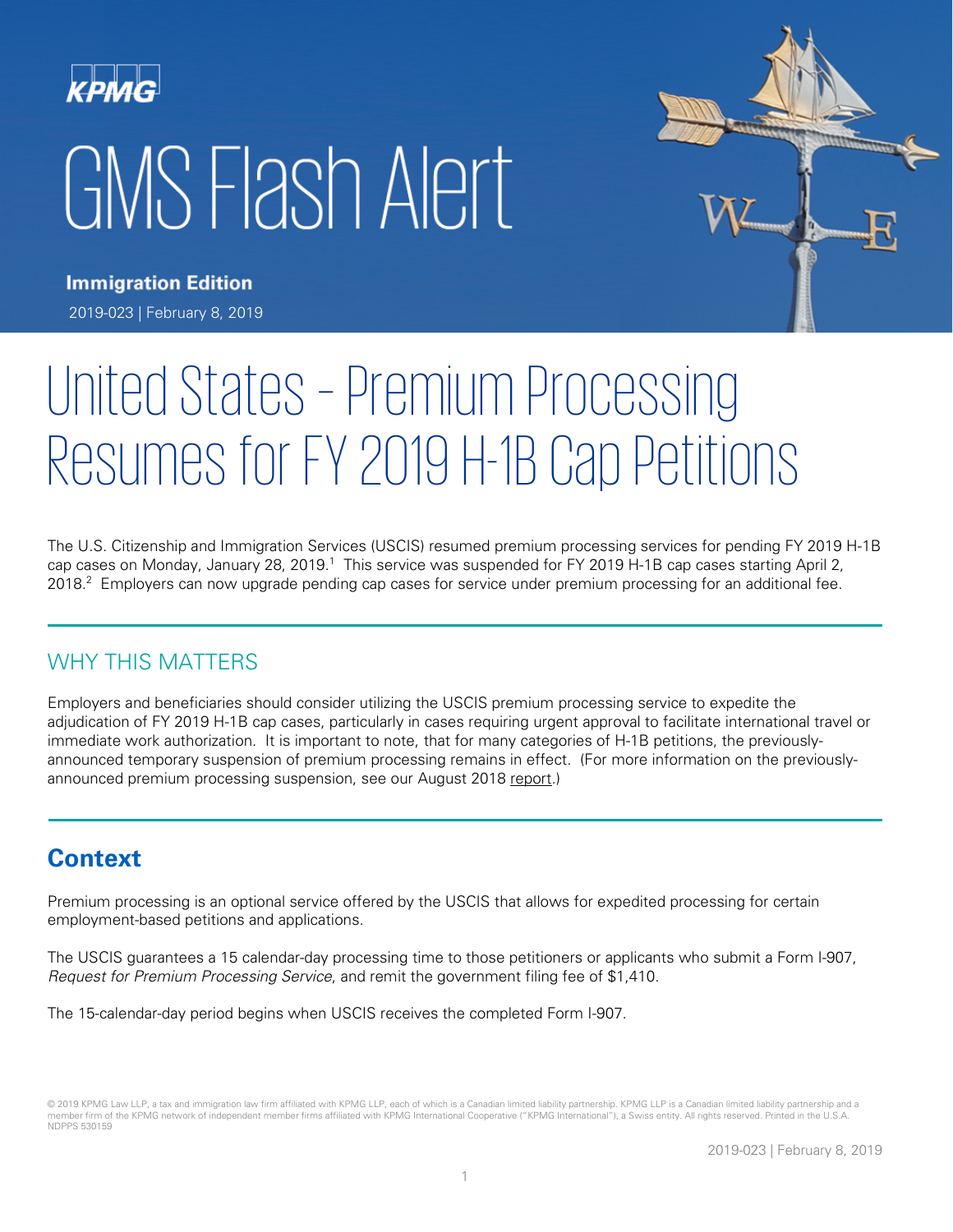## KPMG LAW LLP NOTE

Please note the [previously-announced](https://www.uscis.gov/node/68236) temporary suspension of premium processing remains in effect for all other categories of H-1B petitions to which it applied, including changes of employer, amendments, and non-cap subject changes of status until further notice. USCIS previously announced that it expects to resume the premium processing service for these remaining H-1B categories on February 19, 2019; however, this date is subject to change.

KPMG Law LLP in Canada will continue to monitor the situation, and will endeavor to keep GMS Flash Alert readers informed as developments occur.

## FOOTNOTES:

- 1 To see the announcement on the USCIS Web site, click [here.](https://www.uscis.gov/news/alerts/uscis-resumes-premium-processing-fiscal-year-2019-h-1b-cap-petitions)
- 2 For prior coverage, see GMS **Flash Alert 2018-116**, August 31, 2018.

\* \* \* \*

<sup>© 2019</sup> KPMG Law LLP, a tax and immigration law firm affiliated with KPMG LLP, each of which is a Canadian limited liability partnership. KPMG LLP is a Canadian limited liability partnership and a member firm of the KPMG network of independent member firms affiliated with KPMG International Cooperative ("KPMG International"), a Swiss entity. All rights reserved. Printed in the U.S.A. NDPPS 530159